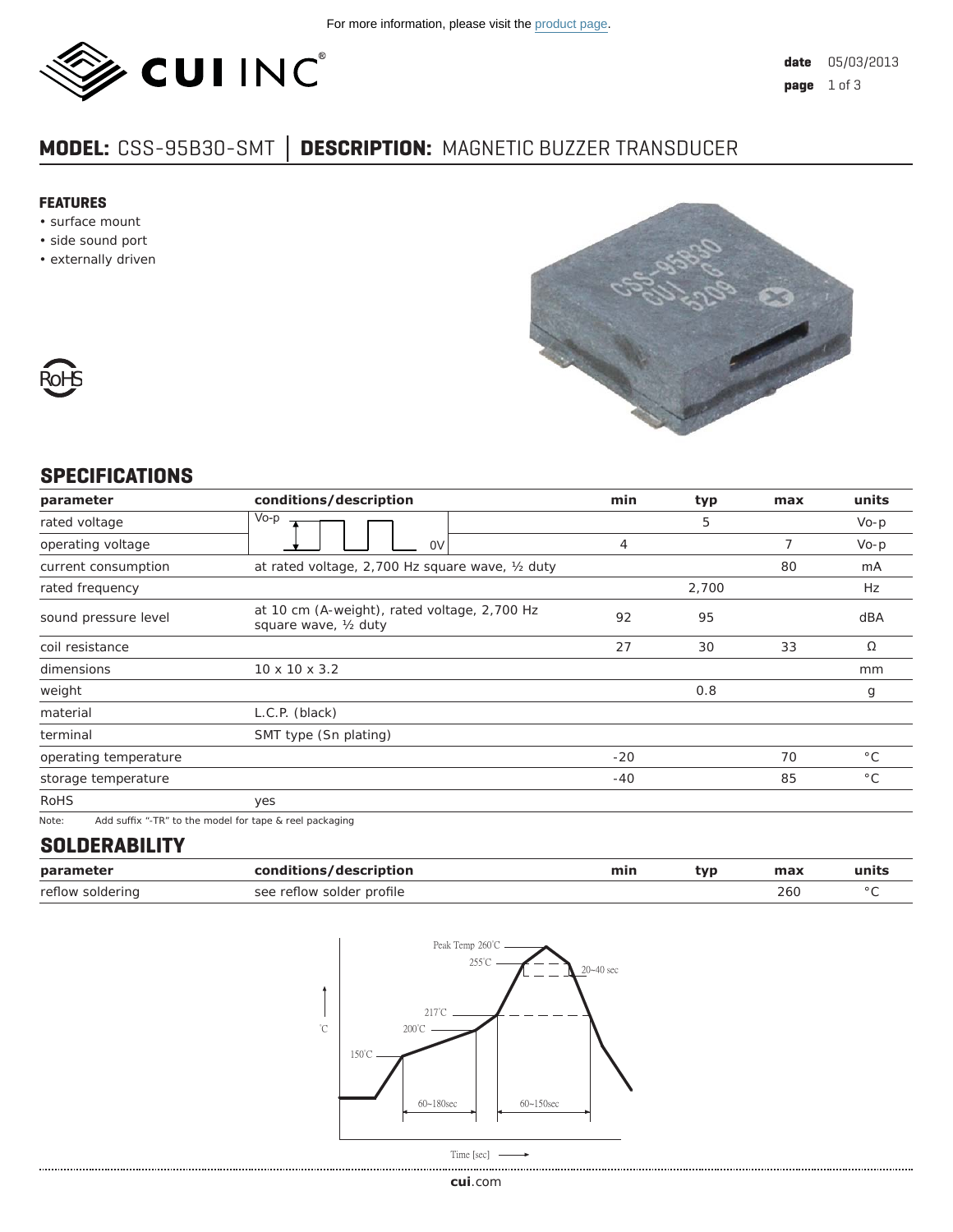#### **MECHANICAL DRAWING**



(Top View)

# **FREQUENCY RESPONSE CURVE**



### **MEASUREMENT METHOD**